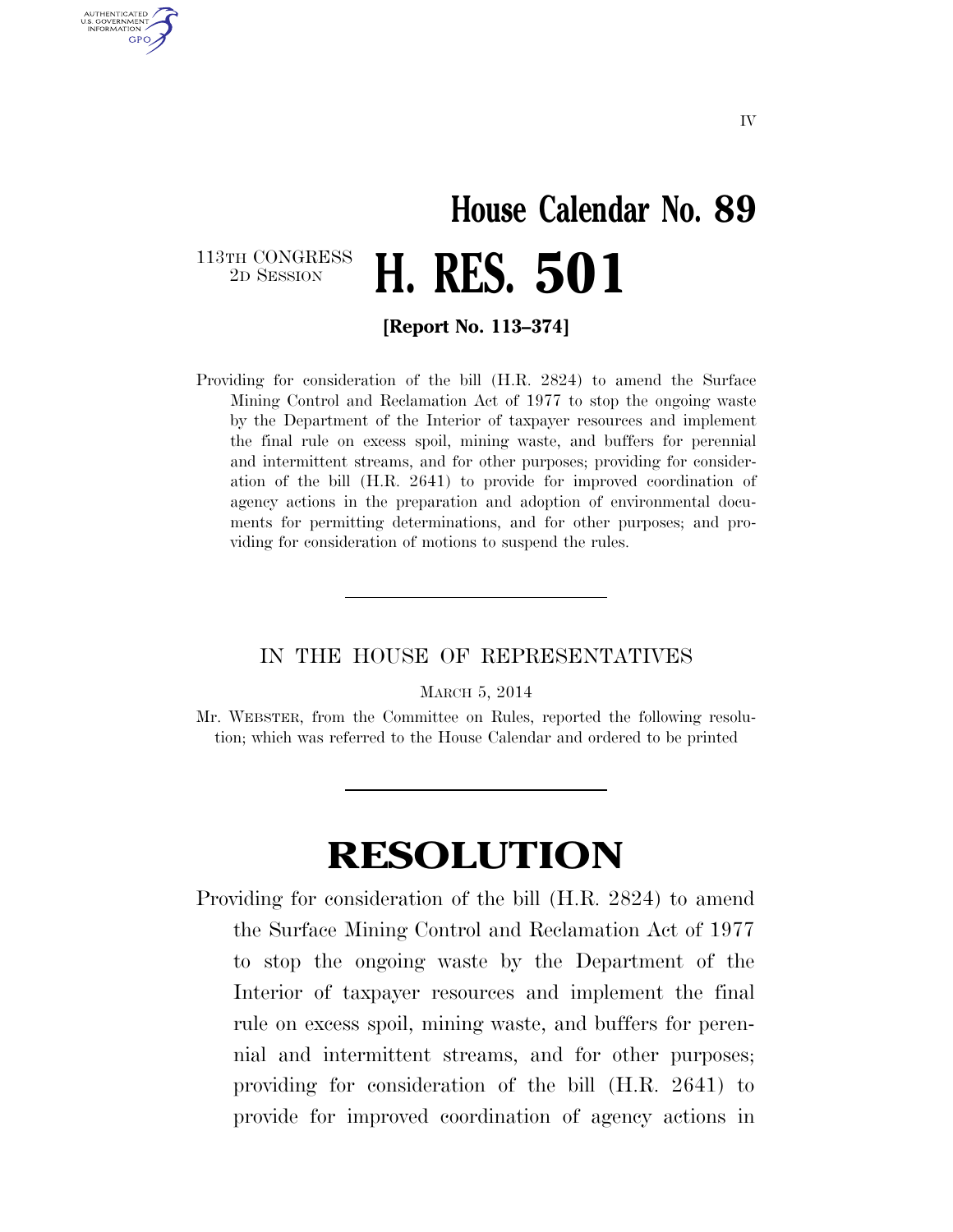the preparation and adoption of environmental documents for permitting determinations, and for other purposes; and providing for consideration of motions to suspend the rules.

 *Resolved,* That at any time after adoption of this reso- lution the Speaker may, pursuant to clause 2(b) of rule XVIII, declare the House resolved into the Committee of the Whole House on the state of the Union for consider- ation of the bill (H.R. 2824) to amend the Surface Mining Control and Reclamation Act of 1977 to stop the ongoing waste by the Department of the Interior of taxpayer re- sources and implement the final rule on excess spoil, min- ing waste, and buffers for perennial and intermittent streams, and for other purposes. The first reading of the bill shall be dispensed with. All points of order against consideration of the bill are waived. General debate shall be confined to the bill and shall not exceed one hour equal- ly divided and controlled by the chair and ranking minor- ity member of the Committee on Natural Resources. After general debate the bill shall be considered for amendment under the five-minute rule. It shall be in order to consider as an original bill for the purpose of amendment under the five-minute rule an amendment in the nature of a sub- stitute consisting of the text of Rules Committee Print 113-41 modified by the amendment printed in part A of the report of the Committee on Rules accompanying this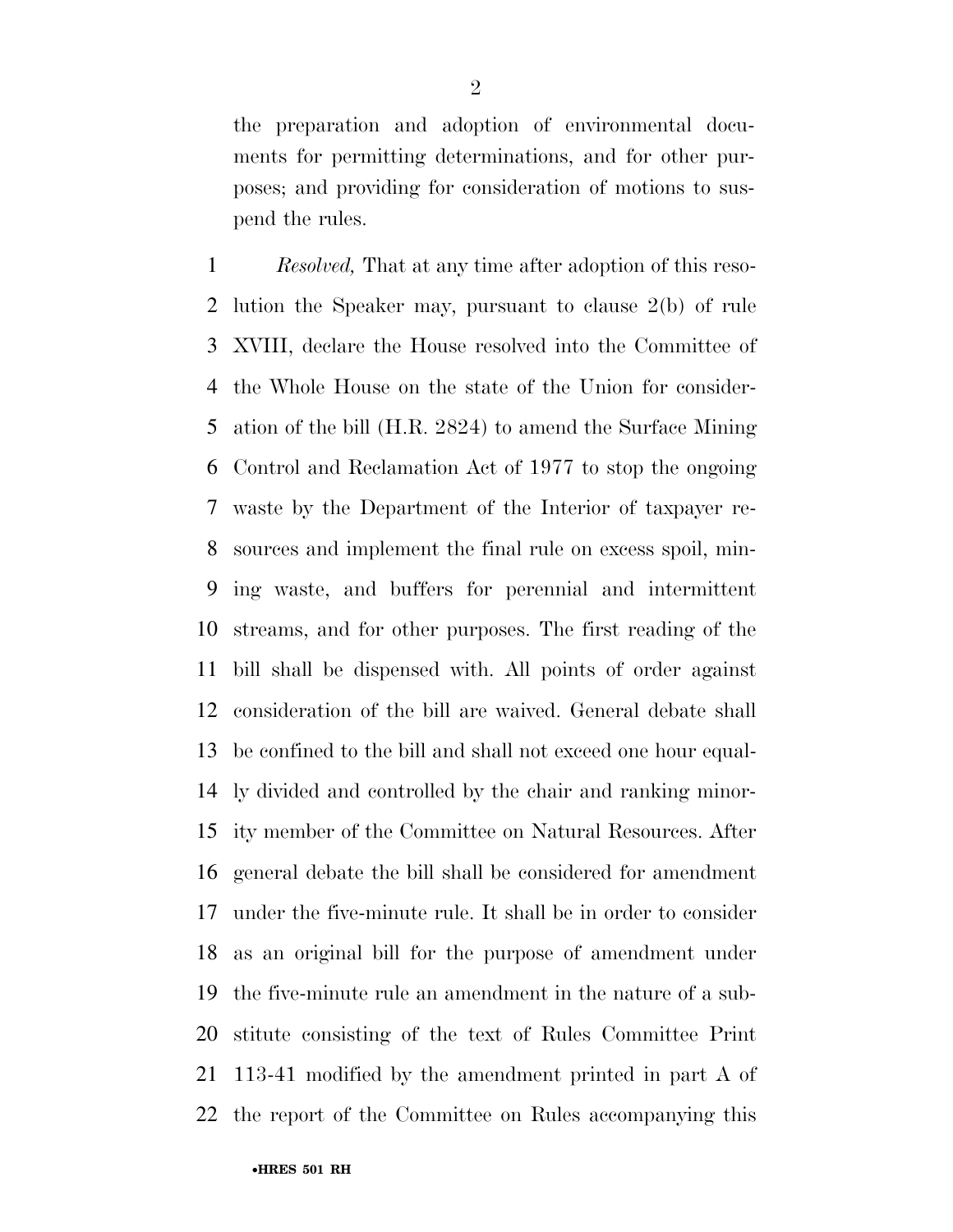resolution. That amendment in the nature of a substitute shall be considered as read. All points of order against that amendment in the nature of a substitute are waived. No amendment to that amendment in the nature of a sub- stitute shall be in order except those printed in part B of the report of the Committee on Rules. Each such amendment may be offered only in the order printed in the report, may be offered only by a Member designated in the report, shall be considered as read, shall be debat- able for the time specified in the report equally divided and controlled by the proponent and an opponent, shall not be subject to amendment, and shall not be subject to a demand for division of the question in the House or in the Committee of the Whole. All points of order against such amendments are waived. At the conclusion of consid- eration of the bill for amendment the Committee shall rise and report the bill to the House with such amendments as may have been adopted. Any Member may demand a separate vote in the House on any amendment adopted in the Committee of the Whole to the bill or to the amend- ment in the nature of a substitute made in order as origi- nal text. The previous question shall be considered as or- dered on the bill and amendments thereto to final passage without intervening motion except one motion to recommit with or without instructions.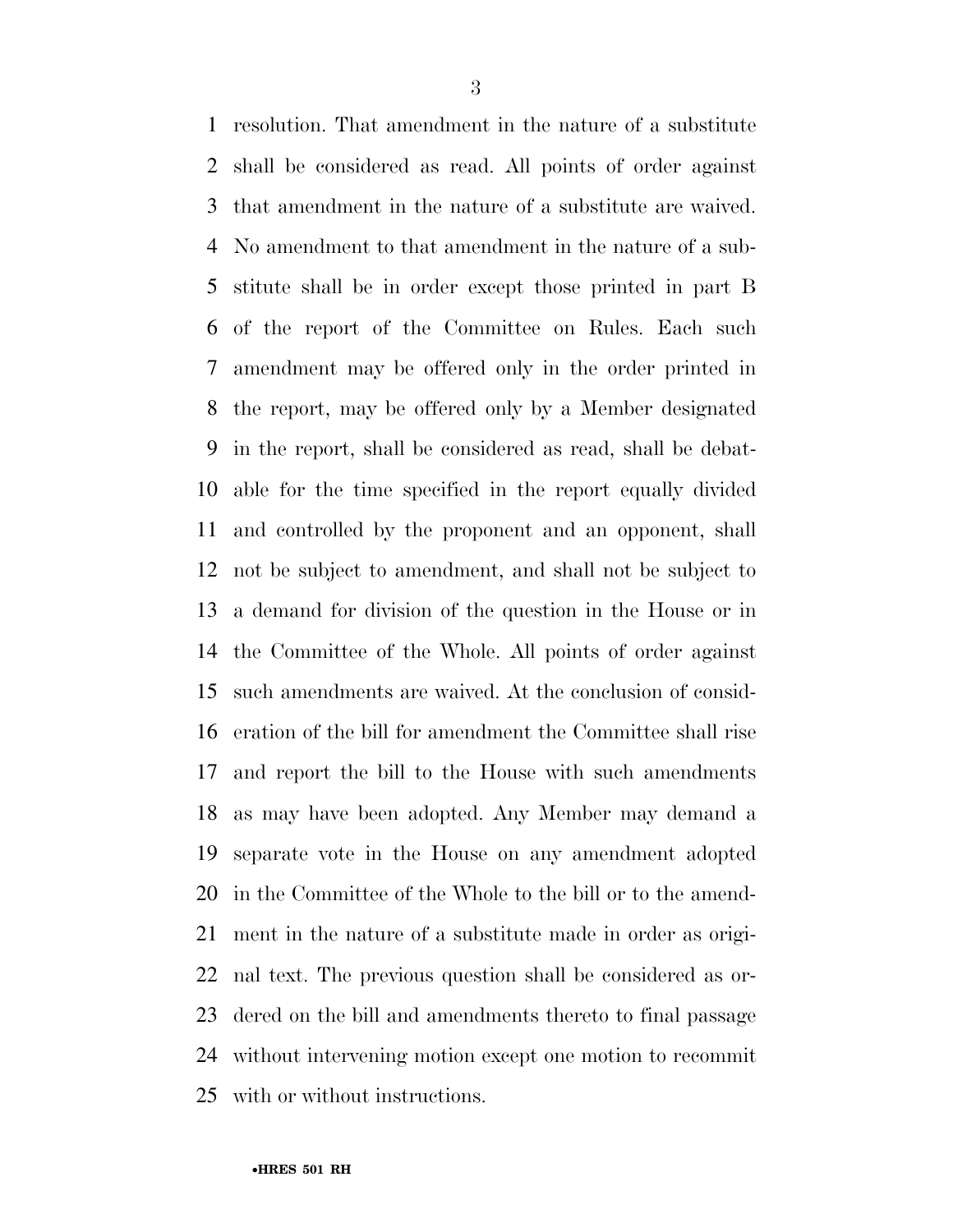SEC. 2. At any time after adoption of this resolution the Speaker may, pursuant to clause 2(b) of rule XVIII, declare the House resolved into the Committee of the Whole House on the state of the Union for consideration of the bill (H.R. 2641) to provide for improved coordina- tion of agency actions in the preparation and adoption of environmental documents for permitting determinations, and for other purposes. The first reading of the bill shall be dispensed with. All points of order against consider- ation of the bill are waived. General debate shall be con- fined to the bill and shall not exceed one hour equally di- vided and controlled by the chair and ranking minority member of the Committee on the Judiciary. After general debate the bill shall be considered for amendment under the five-minute rule. It shall be in order to consider as an original bill for the purpose of amendment under the five-minute rule an amendment in the nature of a sub- stitute consisting of the text of Rules Committee Print 113-39. That amendment in the nature of a substitute shall be considered as read. All points of order against that amendment in the nature of a substitute are waived. No amendment to that amendment in the nature of a sub- stitute shall be in order except those printed in part C of the report of the Committee on Rules accompanying this resolution. Each such amendment may be offered only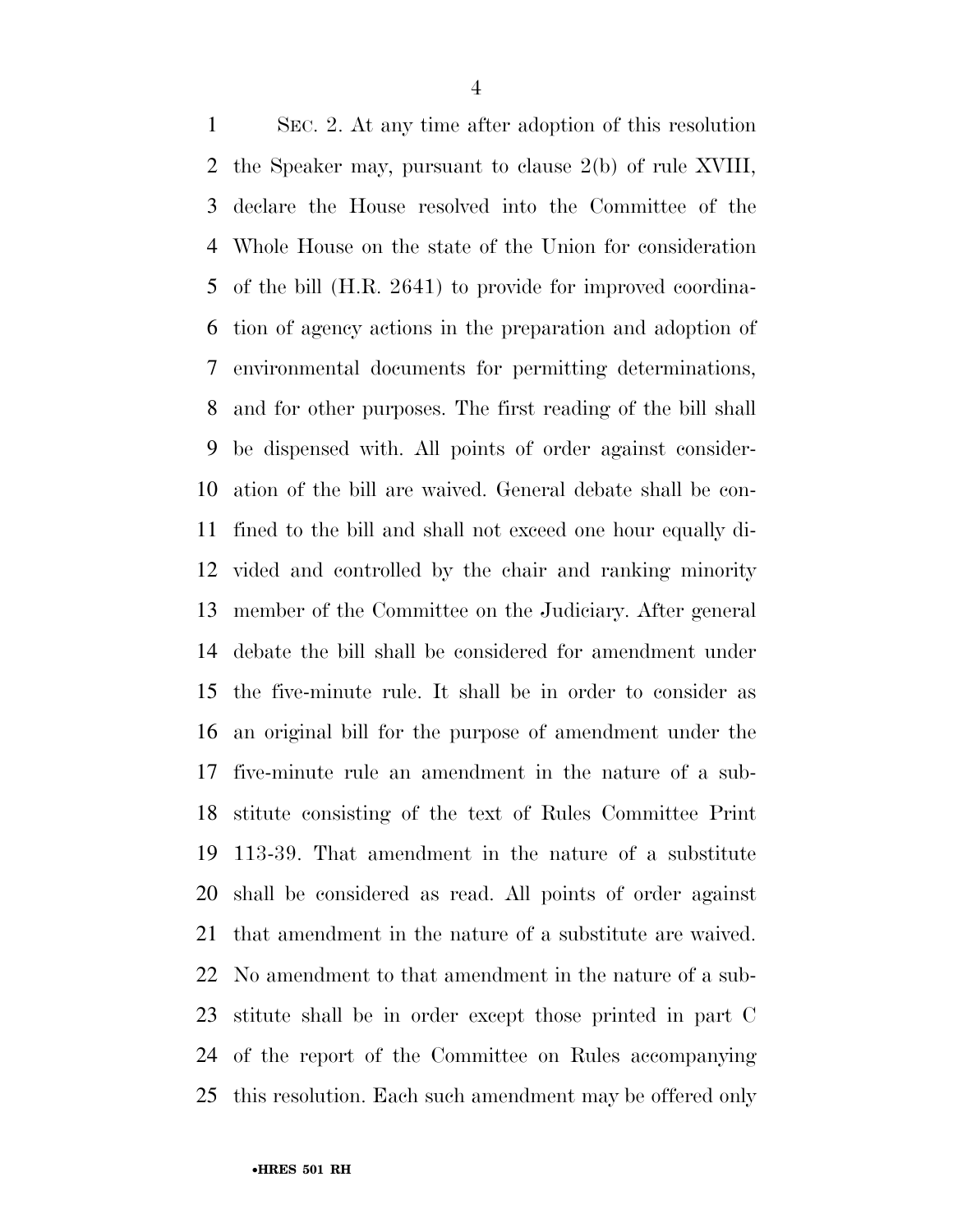in the order printed in the report, may be offered only by a Member designated in the report, shall be considered as read, shall be debatable for the time specified in the report equally divided and controlled by the proponent and an opponent, shall not be subject to amendment, and shall not be subject to a demand for division of the question in the House or in the Committee of the Whole. All points of order against such amendments are waived. At the con- clusion of consideration of the bill for amendment the Committee shall rise and report the bill to the House with such amendments as may have been adopted. Any Member may demand a separate vote in the House on any amend- ment adopted in the Committee of the Whole to the bill or to the amendment in the nature of a substitute made in order as original text. The previous question shall be considered as ordered on the bill and amendments thereto to final passage without intervening motion except one motion to recommit with or without instructions.

 SEC. 3. It shall be in order at any time on the legisla- tive day of March 6, 2014, for the Speaker to entertain motions that the House suspend the rules, as though under clause 1 of rule XV, relating to a measure address-ing loan guarantees to Ukraine.